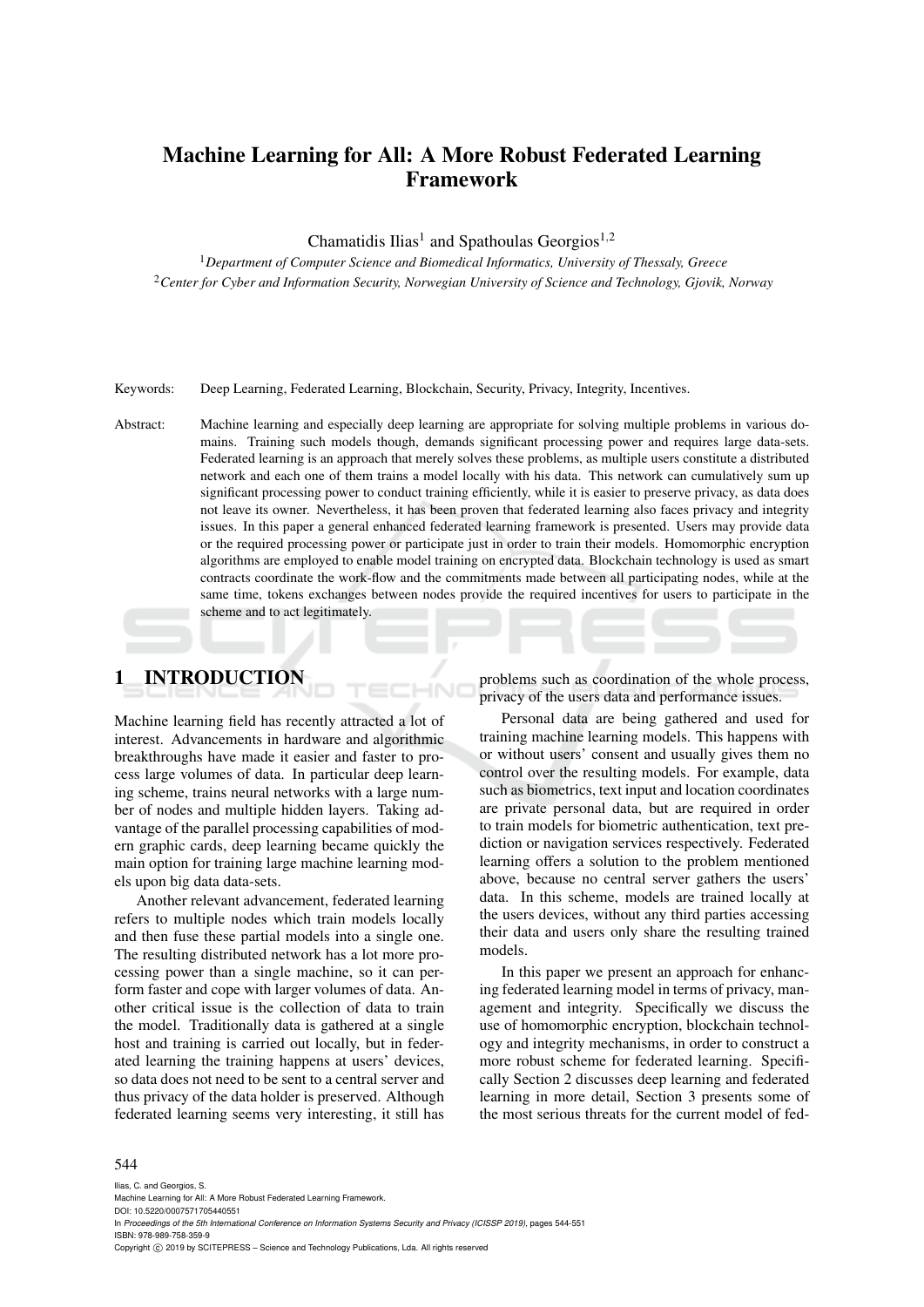erated learning, Section 4 discusses the main points of the proposed methodology and Section 5 discusses related research efforts through recent years. In Section 6 our future plans are presented and Section 7 discusses our conclusions.

## 2 MACHINE LEARNING

In this Section both deep learning and federated learning paradigms are presented.

### 2.1 Deep Learning

Deep learning is a rapidly growing field of machine learning. Because of the breakthrough in algorithms and also of the fact that hardware has recently become more efficient and less expensive to build, deep learning models have recently been massively employed in various applications. Deep learning is essentially the paradigm of training very large neural networks, with multiple hidden layers consisting of numerous nodes, by the use of very large data-sets (Deng et al., 2014).

The main advantage of deep neural networks is the large number of neurons allowing them to learn a great depth of detail of the data, used as input. Because of their ability to efficiently adapt to any dataset, deep learning networks are called universal approximators, for their ability to efficiently solve diverse problems. Thus deep learning is used in different domains, such as computer vision (Zeiler, 2013), speech recognition (Deng et al., 2013), natural language processing (Collobert and Weston, 2008), audio recognition (Noda et al., 2015), social network filtering (Liu et al., 2013), machine translation (Na, 2015), bioinformatics (Min et al., 2017), drug design (Jing et al., 2018) and biometric authentication (Chamatidis et al., 2017). Learning in deep networks can be supervised or unsupervised. Also there is an hierarchical relation between the nodes of the hidden layers, so each layer learns to a different abstraction of the data outputted by the previous layer, thus resulting into higher accuracy.

#### 2.2 Federated Learning

As deep learning became more popular, researchers started experimenting on different problems, an important conclusion was quickly evident; the accuracy of the results of deep learning networks is highly coupled with the size of the training data-set. Larger networks are characterized by higher degree of freedom and thus more data is required for their training. The



Figure 1: Architecture of a federated deep learning network.

need for larger data-sets and consequently more computing power is an important issue. Also the form of the computing power required (GPU clusters) made it harder for individual users, to utilize proposed algorithms. The previous factors practically made deep learning available only to large corporations and organizations with the required resources for researching and developing systems under the aforementioned restrictions.

Additionally several issues have recently emerged regarding the collection of data required for the training of deep networks. Training of such networks requires real-world data, which in most of the cases is personal data. Such data are usually captured by services that interact with multiple users, with or without the consent of the latter. Most data that is created by people is considered as personal information and it is protected by law, so a difficult legislative process is needed to collect and use this data.

Even if the data used is anonymous, it has been proved that significant privacy leaks may occur through various linking attacks (Backes et al., 2016). Recently Netfix released a data-set (Netflix prize (Bennett et al., 2007; Zhou et al., 2008)) consisting of 500,000 anonymous movie ratings, in an attempt to optimize their predictions algorithms. Authors in (Narayanan and Shmatikov, 2008) successfully demonstrated that it is possible to find a Netflix subscribers records in this data-set and furthermore uncover their political preferences along with other sensitive information about them.

As private information leaks become common, users become more concerned about the personal data they share. Also these collected data-sets may be too large to be processed or saved locally, while the training of the network is a resources demanding task, and requires large training times even for simple tasks. A proposed architecture that aims to solve the problem of data collection and concurrently make required computing resources available to more users is federated learning, also referred to as collaborative learning or distributed learning.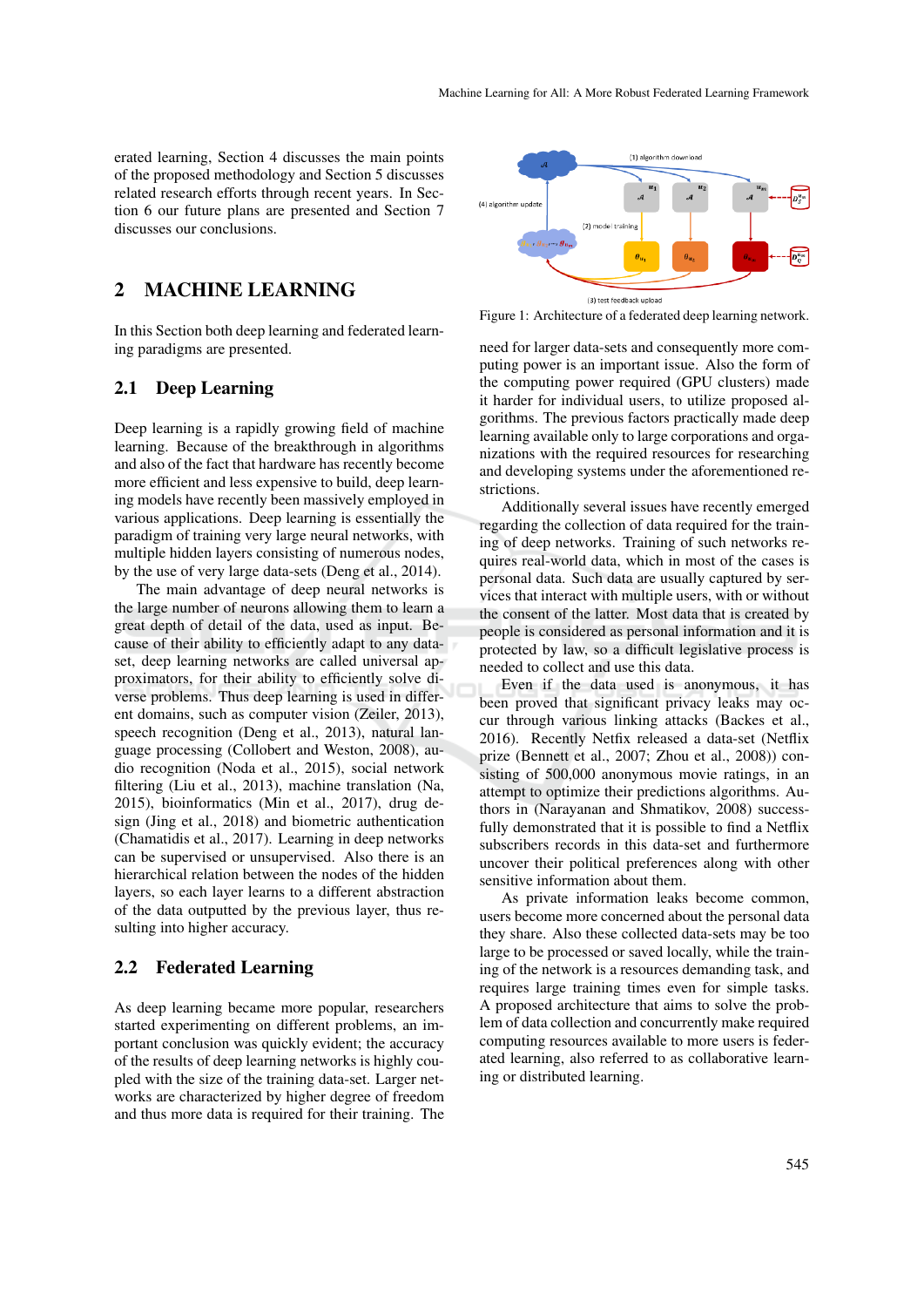Federated learning architecture is usually based on the assumption that a node needs to train a machine learning model and that this training is partially committed in multiple other nodes. The main node, also identified as coordinator collects the trained models and combines those into a single model. The rest of the nodes train the partial models upon data that reside locally and send the trained models to the coordinator to be fused into a single final model.

Federated learning architecture is characterized by two significant changes with respect to the traditional model, where a single node has to collect all data and then conduct the required training of the model. Firstly there is no need for a single node to collect and store all the data locally. Secondly the processing power required is split among different parties, so it is easier to concentrate the required resources. This characteristic enables any node with no significant computing power available to participate into the scheme. In an example Google applied federated learning, using a mobile light version of Tensorflow (Abadi et al., 2015) and conducted text prediction tasks across its mobile platforms. Deep learning models were trained locally in mobile devices of users and then the results were fused in the Google cloud AI.

During training of the model first the coordinator node notifies the other nodes of a specific initial model to be used. Then the all other nodes train the same initial mode locally with data-sets they own. Finally, when they finish training, only the trained model is shared to the coordinator so that the final model can be calculated by aggregating all partial models.

# 3 SECURITY AND PRIVACY **THREATS**

Personal users' data are of great interest to companies, as they can use those to train models for targeted advertisement or product suggestion. At the same time, users tend to share personal information online in increasing rates with out thinking that their data might be used by someone else with out their consent. As technology and the internet progressed personal users' data have become a commodity for companies that is sold between them. Federated learning seems to be a reasonable solution to that issue. To begin with, there is no central entity that collects all the data. Instead, data is processed locally from its original owner and it is not required to be handled by any third party.

Federated learning seems to be the next big advancement in the deep learning research field, al-

though there are many issues that need to be addressed, in order to be used in a real world use cases. Privacy and security problems still exist, despite the fact that the users share the minimum required data for the training process. In the following sections, these threats are analyzed.

### 3.1 Data Leak with Adversarial Attack

In federated learning environment, users train their own deep learning models locally. After training their model they sent the local gradients to the coordinator, in order to fuse those into a global model. As it is demonstrated in (Melis et al., 2018), through an adversarial attack it is possible to extract information about users' data set just by having access to the local gradients they sent to the coordinator.

### 3.2 General Adversarial Network Attack

This kind of attack is also executed by a malicious adversary node that pretends to be honest. This node tries to extract information about data classes he does not own by influencing the learning process to deceive the victim into releasing further information about the targeted data.

The adversary node has a General Adversarial Network(GAN) (Hitaj et al., 2017) generating data samples that look similar to the class of the victim. Then these fake classes are injected into the federated learning network, which then needs to work harder to distinguish between the real and the fake classes and thus reveals more information about the real data set than initially designed. The adversary node by forcing the victim to train between the real data and the generated fake data, can learn the distribution of the data, without accessing to the actual data points.

### 3.3 User Linkability Attacks

Another type of attack, as demonstrated in (Orekondy et al., 2018), is user linkability attack. In a federated learning environment, users share only the gradient to the central node, but it is possible to link these parameters to the users they belong to and extract information about them.

In this attack the malicious adversary node knows a set of gradient updates and the corresponding training data of the user. The adversary can learn to identify the user based on the produced gradient updates. In this kind of attack even adding random noise to the data doesn't seem to mitigate it. This type of attack proves that every communication during the training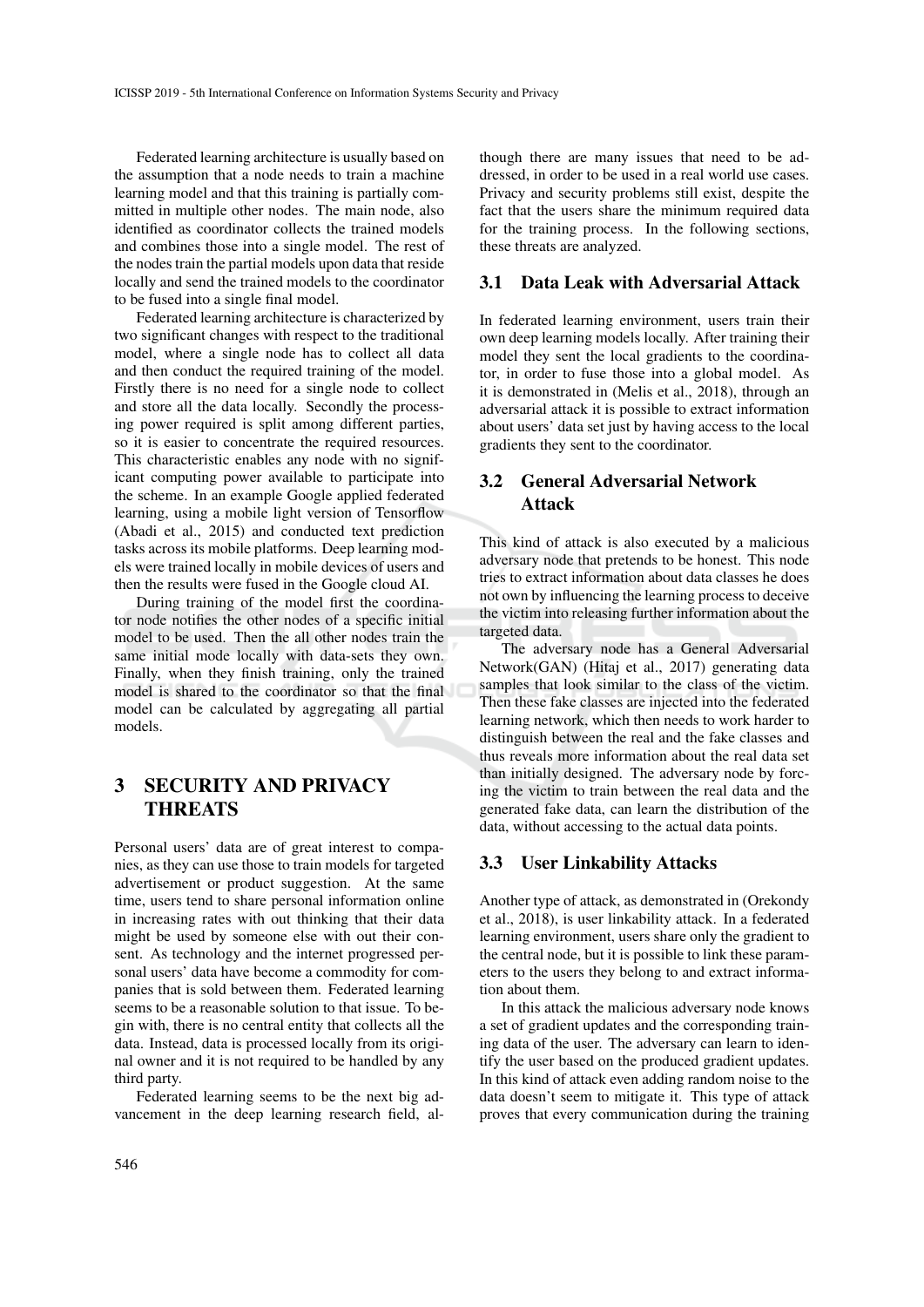process has to be protected from privacy related attacks.

### 3.4 Data Poisoning

Another technique, as shown in (Bagdasaryan et al., 2018), aims to make a federated learning system composed of Convolutional Neural Networks(CNN) classifying images, to under-achieve in terms of classification accuracy. The attacker forces the CNN to missclassify certain car images by feeding "poisoned" images to the CNN.

Another experiment is also described, in a federated learning word predictor, where multiple cellphones share text predictions that were trained locally in their devices, to update the text predictor of the service in a server. Authors showed that the attacker can force the text predictor to show a desired word as it's prediction. In fact with less than 1% of the total nodes being malicious the attacker can achieve 100% accuracy in the task. This attack can be mitigated by applying differential privacy to the individual nodes.

### 4 PROPOSED METHODOLOGY

We propose a general framework that will enable users to construct machine learning work-flows by sharing data, processing power and problems' definitions.

Each user of the system may have :

- A problem to solve by using machine learning methodology
- Data that can be used to solve such problems
- Processing power to conduct the required training

In practice each one of the users may posses one of the aforementioned assets/issues or even two of them. If a user has a problem, data to solve it and the required processing power then he can produce the solution on his own. In every other case he may take advantage of the proposed system. There are mainly three different scenarios to take into account :

- A user has a problem to solve, without data or required processing power
- A user has a problem to solve, has the required data but lacks processing power
- A user has a problem to solve has the required processing power but lacks required data

To tackle the problems of federated learning, we propose a general framework that will protect privacy of personal data, orchestrate the procedure and offer

incentives for users to participate and also provide integrity and quality checking mechanisms for the resulting trained model. Data exchanged between nodes have to be encrypted, nodes that participate by providing data or processing power have to be rewarded, while in order for the produced models to be useful the integrity of the procedure has to be crosschecked.

The design of the system is going to be based on three main pillars, which are homomorphic encryption, blockchain technology and integrity checking mechanisms.

#### 4.1 Privacy

#### 4.1.1 Homomorphic Encryption

Homomorphic encryption algorithms allow for operations on the ciphertext, that correspond to actual operations on the original plain text. There are multiple algorithms that differ with regards to the level of processing allowed and to their efficiency. In general, data is decrypted with the private key and it is possible for a node that does not posses this private key to conduct specific processing on encrypted data and produce an encrypted result. This result is then returned to the initial data owner and he can decrypt that to get the result of the processing conducted in plain text form.

Homomorphic encryption has been studied as a mechanism for achieving privacy preserving machine learning. The model trainer can use sensitive private data in encrypted form, to train an encrypted machine learning model. Then he can return the trained model to the data owner to decrypt that. There is a lot of ongoing research in this field, as it could eventually enable outsourcing the training procedure of machine learning models to cloud services. Recently homomorphic encryption has been successfully used in deep learning and machine learning tasks (Takabi et al., 2016; Li et al., 2017; Rouhani et al., 2018; Aono et al., 2017).

#### 4.1.2 Proposed Encryption Scheme

A proposed encryption scheme is depicted in Figure 2. In this example there are five different nodes A,B,C,D,E.

- Node **A** has a problem to solve
- Nodes **B,C** have the appropriate data
- Nodes **D,E** have processing power

Hypothesizing that node A needs to train a machine learning model, to solve his problem, he will utilize the resources offered by other nodes to do so.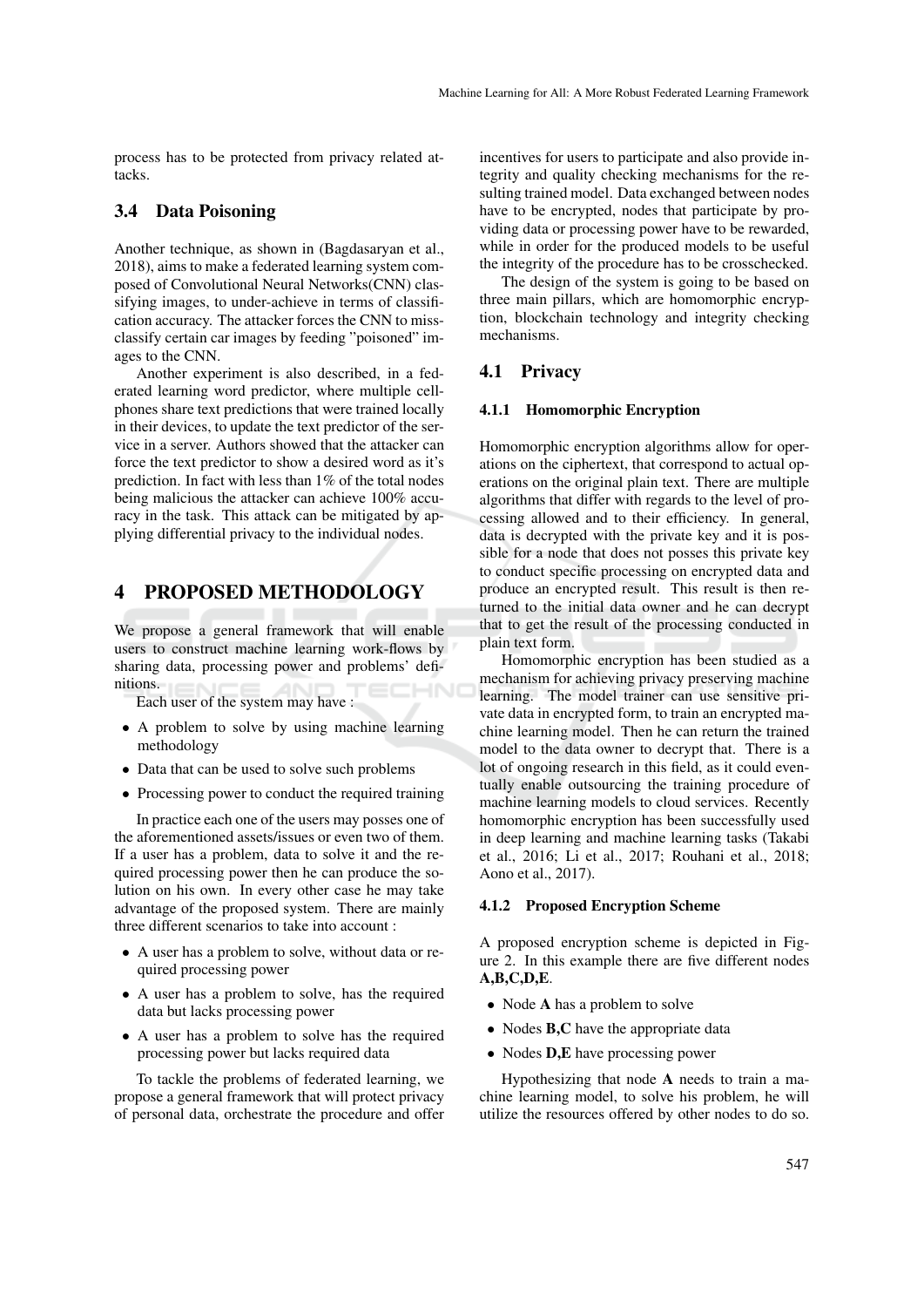

Figure 2: The system architecture with 3 kinds of nodes.

The procedure that the nodes need to go through is as follows:

- 1. Node A creates a pair of public and private keys and distributes the public one to other nodes
- 2. Nodes B and C encrypt their data with the common public encryption key
- 3. Nodes B and C distribute their encrypted data to nodes D and E
- 4. Node A defines a training model and encrypts its parameters
- 5. Node A sends the model to nodes D and E
- 6. Nodes D and E train the model with the data they hold and then return the encrypted model parameters to node A
- 7. Node A checks if the model has been successfully trained
- 8. If not, node A updates model parameters and steps 5 to 7 are repeated
- 9. If yes, the model is decrypted and used by node A.

Through the aforementioned steps and given the fact that no nodes are maliciously colluding, no node gets to know the personal data of nodes B and C. At the end of the procedure, node A has received the required trained machine learning model, with conducting minimal processing on its side.

Adding an encryption layer to federated learning approach in order to ensure privacy of participating nodes will of course create a processing overhead. On the other the proposed scheme will enable the participation of numerous additional, privacy conscious, processing nodes that would not take part in a simple federated learning collaboration. The processing overhead will be shared among multiple nodes and thus it will be more feasible to conduct large scale machine learning projects. Homomorphic encryption

will have a minimal effect on the classification ratio of the produced models. The encrypted models produced by homomorphic approaches are characterized by a bearable reduction of classification ratio with respect to that of normally trained models.

#### 4.2 Management

#### 4.2.1 Blockchain Technology

Blockchain is an emerging technology that was made widely known to the research community through Bitcoin in 2008 (Nakamoto, 2008). Blockchain is a immutable, distributed and transparent shared ledger. This ledger is stored in every node of a peer to peer network of similar nodes. The action to append information to the ledger is called a transaction, and such transactions are stored into structures called blocks. The latter contain the transactions and a reference to the previous block (i.e, the hash of the previous block), thus forming a chain of blocks that cannot be altered under normal circumstances. For a transaction to be stored in the blockchain, it needs to be first validated by miners who compute a complex math function which is called proof-of-work and then add the new block to the chain. The miners gain a reward when they calculate the block and respectively the users who commit transactions pay a small transaction fee.

Blockchain technology has been used in many industrial and research applications, mainly through the use of smart contracts. Smart contracts are computer programs that can be executed on a virtual machine based on blockchain. The integrity of both the state and the execution of such programs is guaranteed by blockchain technology. In this sense, smart contracts are ideal for orchestrating the collaboration between parties that do not trust each other.

#### 4.2.2 Procedure Orchestration

A user announces that he needs to solve a specific problem by training a model. He has to collaborate with a number of data owners and data processors to do so.

He instantiates a smart contract, through which he sets all the required details. He defines the network initial parameters and the data structure for each data point. He also sets a specific number of data points to be used as input and also the maximum time that each training epoch shall last and the maximum number of epochs allowed. Additionally he sets a maximum budget (in terms of tokens) he is willing to spent on both data owners and data processors. During the creation of the contract, he is obliged to send to the con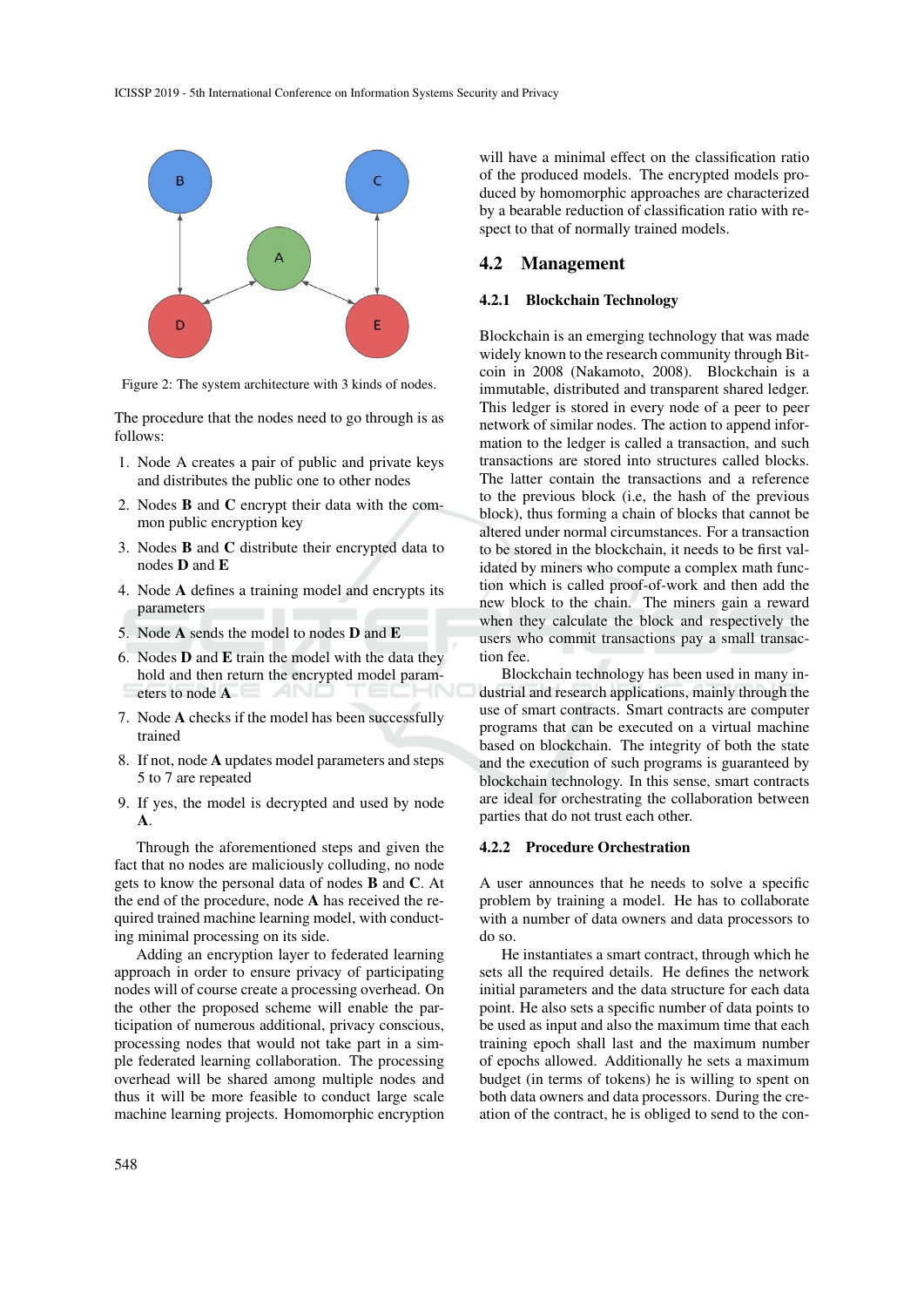tract the sum of the two maximum budget amounts of tokens he has set. Finally he sets the expiration time for the bidding procedure.

Nodes that hold compatible data points may bid with the number of data points they can provide. They also set the number of tokens per data point they require for providing their data. Nodes that are able to provide the required processing power bid with the number of data points they are able to process in the specified epoch maximum time duration. Additionally they set the number of tokens per data point processing they require.

When the biding ends the contract automatically checks all submitted offers and resolves the bidding. In practice it selects the most profitable set of data owners and data processors for the user and publishes the results.

After the successful end of the procedure the contract pays the proper amount of tokens to the data owners and data processors and returns the rest of the tokens to the user. If a data processor fails to submit training results in the pre-set maximum time, then a penalty is activated and the final amount of tokens that is finally sent to that node gets reduced.

User is given the opportunity to back off from the procedure at each training epoch. Specifically at the end of each epoch the user decides to continue or not with the training procedure. This is done through the smart contract and in practice continuing to the next iteration means that every party agrees that the procedure is acceptable as legitimate by this point. If the user decides to back off before the procedure ends or because one of the other nodes seems to misbehave, then the payments go through according to the procedure up until this specific iteration and the user receives the partially trained model.

### 4.3 Integrity

An important factor for the successful training of the model is data integrity. Any change in data transferred between data owners and processing nodes and model parameters transferred between the user and the processing nodes may significantly alter the final result. Additionally, processing nodes shall be monitored in terms of the results they produce in order to mitigate abnormal behaviors such as trying to avoid processing by returning random parameters or even intentionally training the model with artificial data in order to maliciously alter the final result.

In order to establish an integrity mechanism for the behavior of the processing nodes, a modification has to be made to the procedure orchestration, analyzed in Subsection 4.2.2. Specifically the process-

ing nodes are required to transfer to the contract an amount of tokens, as a stake, equal to their possible maximum earnings, during the bid process. Eventually, if the procedure goes on normally, then at the end they are getting paid for their service, according to the commitments made at the bidding phase and they also have their stake returned. If they are detected to act maliciously or abnormally during the process, then they do not get paid, while their stake is paid out evenly to all other participating nodes.

A mechanism to validate if processor nodes are malicious and trying to corrode the process by providing false results or detect they not doing any work at all is to compare the gradients that they return at each training epoch. Individuals processor nodes train their version of the model locally, upon their share of training data, and return the resulting error parameters to the user. Given that the training data points are evenly split among processing nodes, the parameters returned from processing nodes should converge to similar values for all nodes, after some training iterations. Additionally the values returned for these parameters should gradually stabilize for each node. Nodes that return values with high variance, in consequent training epochs, probably misbehave. The user can monitor the parameters returned from each processing node, for each training iteration, and decide upon the criteria mentioned for any misbehaving node.

An alternative mechanism could be applied in cases where the update of the model is conducted upon the average of errors for all data points. Specifically the integrity of the procedure carried out in the data processors side can be tested upon the error results of distinct data points. If the user is able to do some processing on his side, then he can test the initial epoch model with random data points out of the ones distributed to processors and then calculate the hash of the data point along with the produced error. Finally he has to require from the processors to submit which are these random data points. There is no other way for the processor than to do the actual training with all data points until he picks the ones the user has selected. In the case where the user cannot conduct any processing then an alternative approach would be to have partial overlapping of data points distributed to users and utilize the results received from other nodes to test the integrity of each processing node.

Data processors are obliged to transfer to the contract a stake equal to their maximum earnings according to their bid. If they do not act according to the protocol then the stake is lost, so economic loss is a strong incentive for nodes, to perform a valid training procedure.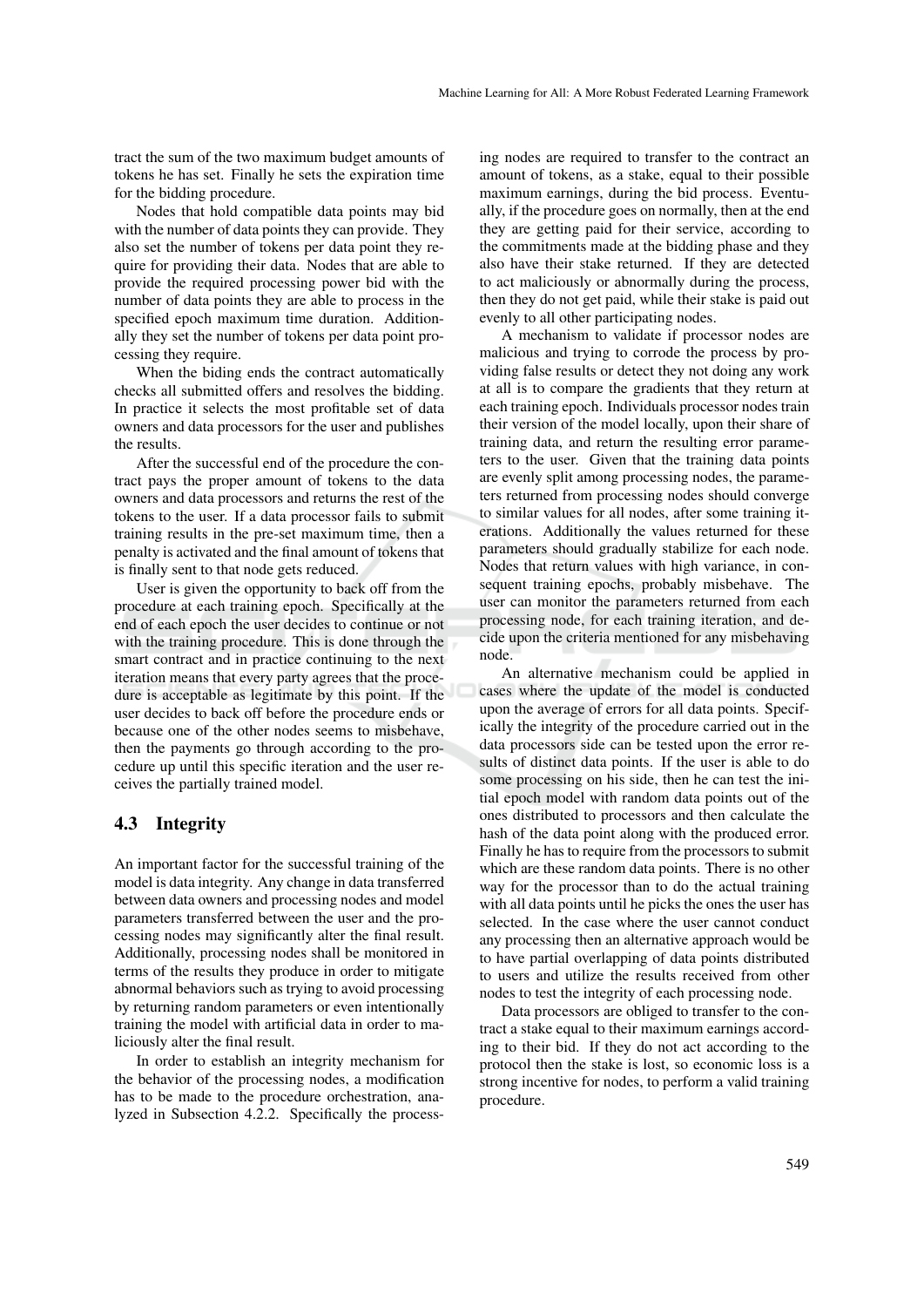## 5 RELATED WORK

There are some recent research efforts in the literature that combine federated learning with either blockchain or privacy preserving methods.

In (Weng et al., 2018) a privacy preserving deep learning distributed network is presented, where blockchain is used for the orchestration of the process. The participating parties do computations locally without exposing their data and then upload the local gradients to a central node to in order to combine those. Blockchain is utilized to offer a direct incentive to users to be behave trustfully and non-maliciously. The system is tested in a local Corda network and interesting results are obtained.

Also in (Mendis et al., 2018) a theoretical decentralized model is presented, in which there are three kinds of nodes. First one is the initiator who proposes the deep learning model and the profit that each node will earn. Apart from that there is the contributor which does the computations and gets tokens as a reward and the verificator who verifies the correctness of the results. No practical implementation is presented.

In (Kurtulmus and Daniel, 2018) a trust less machine learning distributed network is presented where the orchestration of the whole process is done exclusively through Ethereum smart contracts. Nodes compute the models and upload the results to smart contracts for verification. Smart contracts automatically verify the results and pay the required rewards. That creates a machine learning market where users utilize available GPU power to solve machine learning tasks and get profit instead of mining cryptocurrencies.

Our approach, while still in early stages, combines privacy preserving techniques, blockchain technology and integrity checking mechanisms, in order to provide a flexible infrastructure that will enable all users to engage with modern machine learning. We envision an open system where end users can either train machine learning models or offer processing power and data to others. Such a system is not described in any of the previous research efforts.

## 6 FUTURE WORK

Regarding future work, a detailed privacy and security threat model has to be defined for federated learning schemes. The main actors that may interfere with personal data privacy and the procedure's security are going to identified along with the probable attacks that may be executed by each one of them.

According to this threat model the general architecture of the proposed system will be designed. This will include the definition of nodes taxonomies the collaboration protocol between such nodes along with the main building blocks of the proposed system.

Homomorphic encryption techniques performance will be tested with regards to machine learning models training requirements. Also a large scale federated learning network incorporating blockchain will be developed to test if any scalability issues may arise.

Blockchain technology will also be tested in the context of the proposed system's requirements. It must be seamlessly integrated to the system in order not to hinder the adoption of required users due to usability issues or limited familiarity with blockchain technology.

Lastly integrity violations is a great threat to such an ecosystem. A detailed analysis of the attack vectors is going to be applied, in order to research on all probable issues and design specific counter-measures that can be enforced.

# 7 CONCLUSIONS

In conclusion, federated learning is a powerful tool for deploying machine learning in distributed networks. Meanwhile, combining blockchain in this architecture makes it even more robust and creates an ecosystem where users can share their data or processing power for monetary reward, which is a great incentive for engaging more users. Also security and privacy measures need to be applied because during the training sensitive and personal data are shared.

In general this is a promising approach that could make recent machine learning technology advancements available to more users. In order for it to be effective, a lot of effort is required for designing and implementing all the required building blocks.

### REFERENCES

Abadi, M., Agarwal, A., Barham, P., Brevdo, E., Chen, Z., Citro, C., Corrado, G. S., Davis, A., Dean, J., Devin, M., Ghemawat, S., Goodfellow, I., Harp, A., Irving, G., Isard, M., Jia, Y., Jozefowicz, R., Kaiser, L., Kudlur, M., Levenberg, J., Mané, D., Monga, R., Moore, S., Murray, D., Olah, C., Schuster, M., Shlens, J., Steiner, B., Sutskever, I., Talwar, K., Tucker, P., Vanhoucke, V., Vasudevan, V., Viegas, F., Vinyals, O., ´ Warden, P., Wattenberg, M., Wicke, M., Yu, Y., and Zheng, X. (2015). TensorFlow: Large-scale machine